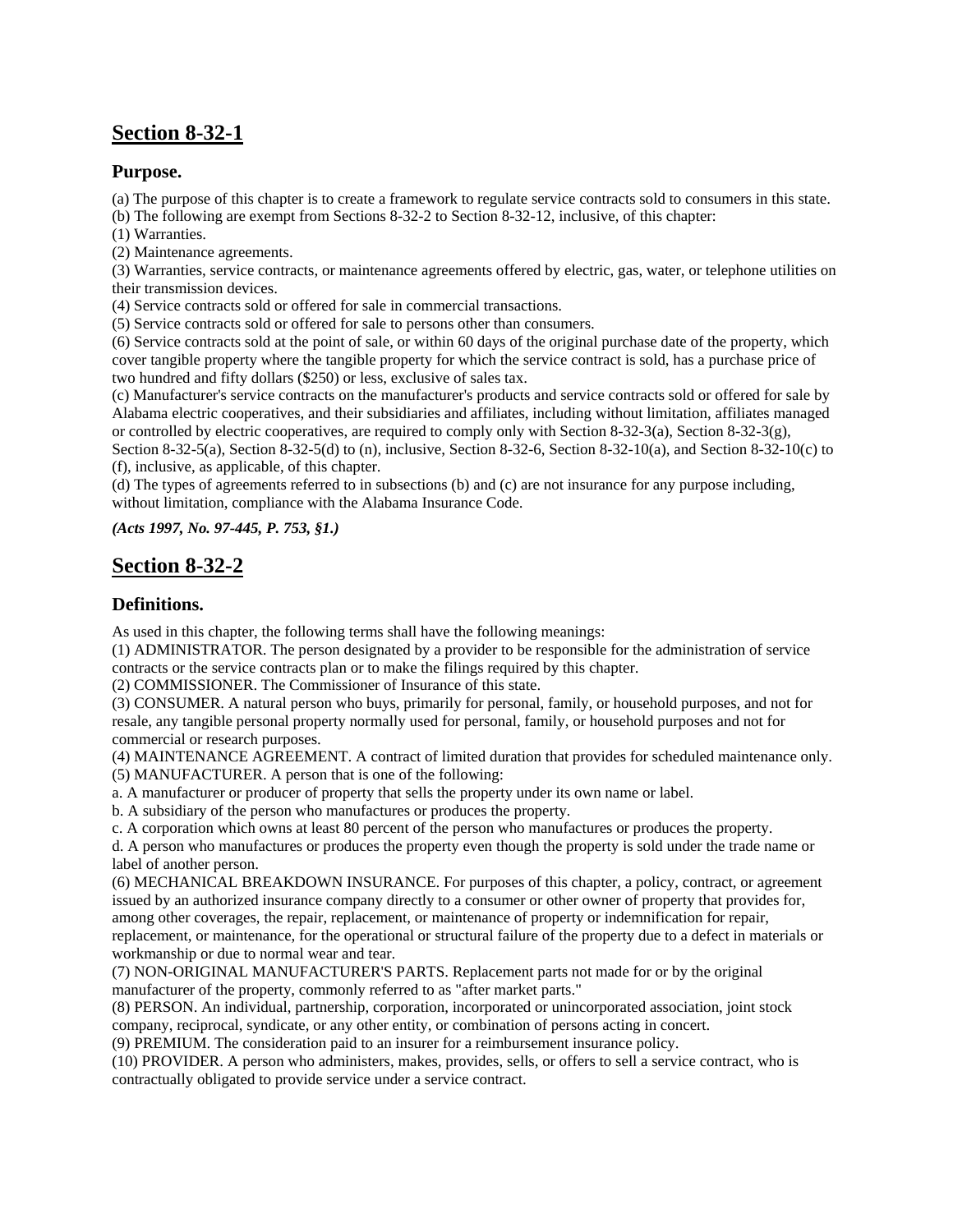(11) PROVIDER FEE. The total purchase price paid for a service contract. In cases where a reimbursement insurance policy is issued to a provider, the "provider fee" is the total purchase price paid for a service contract net of the premium.

(12) REIMBURSEMENT INSURANCE POLICY. A policy of insurance issued to a provider pursuant to which the insurer agrees, for the benefit of the service contract holders, to discharge the obligations of the provider under the terms of the service contracts in the event of non-performance by the provider.

(13) SERVICE CONTRACT. A contract or agreement for a separately stated consideration for a specific duration to perform the repair, replacement, or maintenance of property or indemnification for repair, replacement, or maintenance, for the operational or structural failure due to a defect in materials or workmanship, or normal wear and tear, with or without additional provision for incidental payment or indemnity under limited circumstances, for related expenses, including, but not limited to, towing, rental, and emergency road service. Service contracts may provide for the repair, replacement or maintenance of property for damage resulting from power surges and accidental damage from handling. "Service contract" does not include warranties, mechanical breakdown insurance or maintenance agreements. A service contract is not insurance for any purpose, including, but not limited to, compliance with the Alabama Insurance Code, other than for the purpose of a service contract holder's claim against a service contract provider for failure to comply with the provisions of the service contract if so provided by other law.

(14) SERVICE CONTRACT HOLDER or CONTRACT HOLDER. A person who is the purchaser or holder of a service contract.

(15) WARRANTY. A warranty made by the manufacturer, importer, distributor, or seller of property or services without consideration stated separately from the price of the property or services sold, that is not negotiated separate from the sale of the product and is incidental to the sale of the product, that guarantees repair or replacement, or indemnity for repair or replacement, for defective parts, mechanical or electrical breakdown, labor or other remedial measures, such as repair or replacement of the property or repetition of services.

*(Acts 1997, No. 97–445, p. 753, §2.)*

## **Section 8-32-3**

#### **Requirements for selling or offering to sell service contracts.**

(a) Either the provider or its designee shall:

(1) Provide a receipt for, or other written evidence of, the purchase of the service contract to the contract holder. (2) Provide a copy of the service contract to the service contract holder within a reasonable period of time from the date of purchase.

(b) A provider may, but is not required to, appoint an administrator or other designee to be responsible for any or all of the administration of service contracts and compliance with this chapter.

(c) Each provider of service contracts sold in this state shall file a registration with the commissioner on a form prescribed by the commissioner. Each provider shall pay to the commissioner a fee in the amount of two hundred dollars (\$200) annually. All fees collected shall be paid into a special revolving fund to be set up by the State Treasurer referred to as the "Service Contract Revolving Fund." The Service Contract Revolving Fund shall be used in the supervision and examination of providers and otherwise in the administration of this chapter; provided however, that nothing in this section shall be construed to mean that all of the expenses of supervision and examination of providers and in the administration of this chapter incurred by the State Insurance Department shall come from the Service Contract Revolving Fund.

(d) All funds now or hereafter deposited in the State Treasury to the credit of the Service Contract Revolving Fund shall not be expended for any purpose whatsoever unless the same shall have been allotted and budgeted in accordance with the provisions of Sections 41-4-80 to 41-4-96, inclusive, and 41-19-1 to 41-19-12, inclusive, and only in the amounts and for the purposes provided by the Legislature in the general appropriation bill, other appropriations bills or this chapter.

(e) There is hereby appropriated for the fiscal year ending September 30, 1998, from the Service Contract Revolving Fund to the State Department of Insurance those amounts as deemed necessary to carry out the provisions of this chapter as determined by the Commissioner of Insurance.

(f) In order to assure the faithful performance of a provider's obligations to its service contract holders, each provider shall be responsible for complying with the requirements of one of the following subdivisions:

(1) Insure all service contracts under a reimbursement insurance policy issued by an insurer authorized to transact insurance in this state or issued pursuant to Chapter 10, Title 27.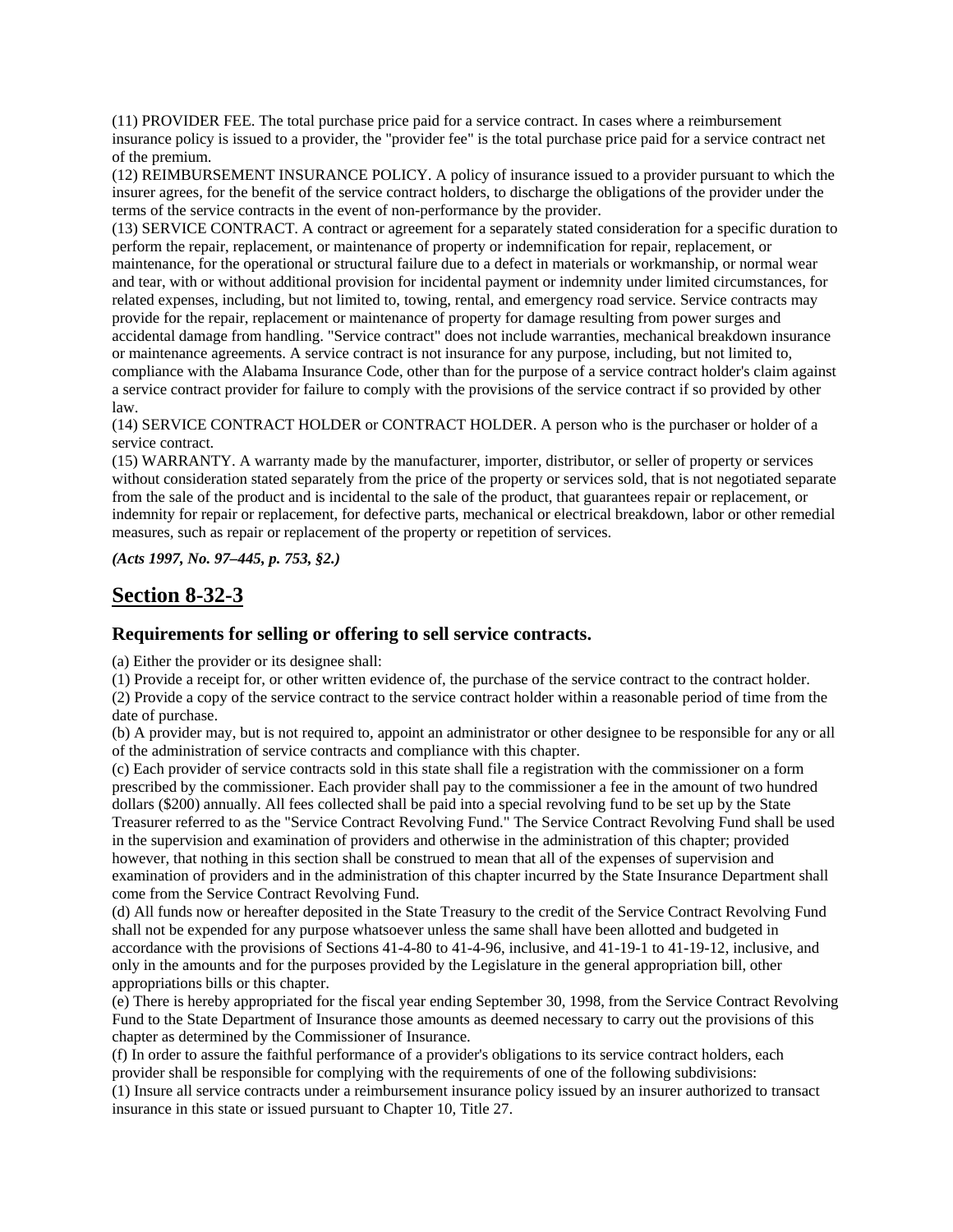(2) Do both of the following:

a. Maintain a funded reserve account for its obligations under its service contracts sold and outstanding in this state. The reserves shall be based on the loss experience of the provider as certified by an actuary or, at the election of the provider, the reserves shall be 30 percent of the aggregate provider fees for all service contracts sold and then in force. The reserve account shall be subject to examination and review by the commissioner.

b. Place in trust with the commissioner a financial security deposit, having a value of not less than five percent of the aggregate provider fees, less claims paid, for all service contracts sold and then in force, but not less than twentyfive thousand dollars (\$25,000) consisting of one of the following:

(i) A surety bond issued by an authorized surety.

(ii) Securities of the type eligible for deposit by authorized insurers in this state.

(iii) Cash.

(iv) A letter of credit issued by a qualified financial institution.

(v) Another form of security prescribed by regulations issued by the commissioner.

(3) Do both of the following:

a. Maintain a net worth or stockholders' equity of one hundred million dollars (\$100,000,000).

b. Upon request, provide the commissioner with a copy of the financial statement of the provider included in its most recent annual report on Form 10-K or Form 20-F filed with the Securities and Exchange Commission (SEC) within the last calendar year, or if the provider does not file with the SEC, a copy of the audited financial statements of the provider, which shows a net worth of the provider of at least one hundred million dollars (\$100,000,000). A consolidated Form 10-K, Form 20-F or audited financial statements shall meet the requirements of this chapter for the provider if it shows a net worth or stockholders' equity of the provider of at least one hundred million dollars (\$100,000,000) and there shall be no requirement of a parent company guarantee, reimbursement insurance, or other form of financial stability requirement. However, if the Form 10-K, Form 20-F or audited financial statements of the parent company of the provider are filed to meet the provider's financial stability requirement because the provider's net worth or stockholders' equity of the provider is not at least one hundred million dollars (\$100,000,000), or because the net worth or stockholders' equity is not determinable from the consolidated Form 10-K, Form 20-F or audited financial statements of the parent company, then the parent company shall agree to guarantee the obligations of the provider relating to service contracts sold by the provider in this state.

(g) Service contracts shall require the provider to permit the service contract holder to return the service contract within no less than 20 days of the date the service contract was mailed to the service contract holder or within no less than 10 days of delivery if the service contract is delivered to the service contract holder at the time of sale. Upon return of the service contract to the provider within the applicable time period, if no claim has been made under the service contract prior to its return to the provider, the service contract is void and the provider shall refund to the service contract holder the full purchase price of the service contract including any premium paid for any applicable reimbursement insurance policy. Any refund due a service contract holder may be credited to any outstanding balance of the account of the service contract holder, and the excess, if any, shall be refunded to the service contract holder. The right to void the service contract provided in this subsection (g) is not transferable and shall apply only to the original service contract purchaser, and only if no claim has been made prior to its return to the provider. A 10 percent penalty per month shall be added to a refund that is not paid or credited within 45 days after return of the service contract to the provider.

(h) In the event the original service contract holder makes a written demand for cancellation of a service contract pursuant to the terms of the service contract, the provider shall refund to the service contract holder the unearned portion of the full purchase price of the service contract including the unearned portion of any premium paid for any applicable reimbursement insurance policy. Any refund due a service contract holder may be credited to any outstanding balance of the account of the service contract holder, and the excess, if any, shall be refunded to the service contract holder. If the original contract purchaser or a contract holder elects cancellation, the provider may retain an administrative fee of up to twenty-five dollars (\$25) for issuance of the service contract if such fee is provided for in the service contract; however, this amount may not be deducted in the event the service contract is terminated pursuant to the provisions of subsection (g).

(i)(1) Provider fees are not subject to premium taxes.

(2) Premiums for reimbursement insurance policies are subject to applicable taxes.

(j) Except for the registration requirement in subsection (c), providers, administrators, and other persons marketing, selling, or offering to sell service contracts for providers are exempt from any licensing requirements of this state. (k) Providers are not required to comply with any provision of Title 27.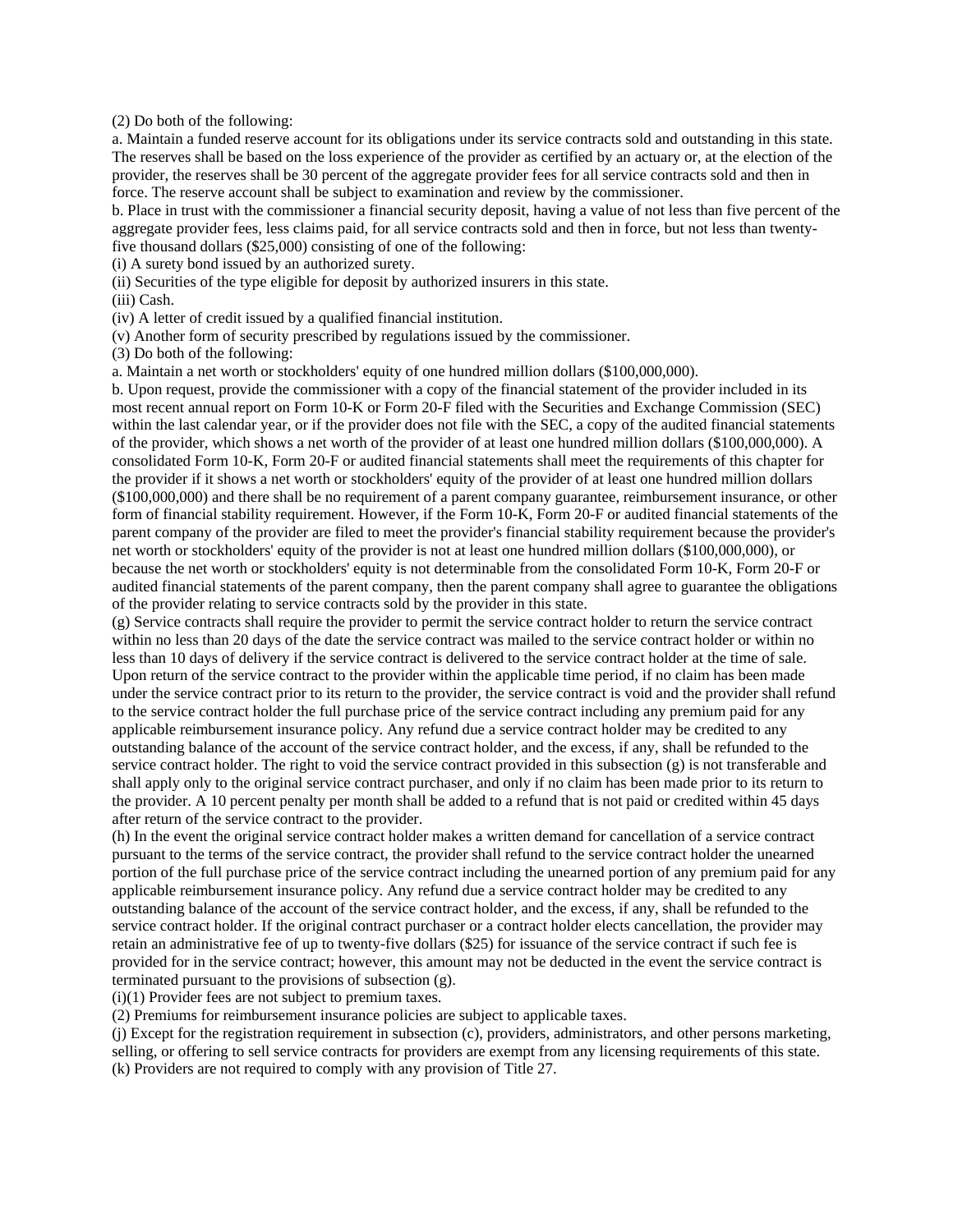## **Section 8-32-4**

#### **Required provisions, reimbursement insurance policy.**

Reimbursement insurance policies insuring service contracts sold in this state shall provide that, upon failure of the provider to perform under the service contract, including, without limitation, failure to refund or credit the unearned portion of the purchase price of the service contract to the extent required by this chapter, the insurer that issued the reimbursement insurance policy shall pay on behalf of the provider any sums the provider is legally obligated to pay to a service contract holder, or shall provide the service which the provider is legally obligated to perform, according to the provider's contractual obligations under the service contracts sold by the provider. The reimbursement insurance company shall be responsible to refund only the unearned premium net of the unearned provider fee, and the provider shall be responsible for refunding or crediting the unearned provider fee in excess of the unearned premium. If the provider fails to refund or credit any portion of the unearned provider fee required to be refunded or credited by this chapter, the reimbursement insurance company shall be responsible for the entire refund of the unearned premium and unearned provider fee. The amount of the reserve relative to the unearned provider fee to be maintained by the reimbursement insurance company shall be based on the loss experience of the reimbursement insurance company as certified by an actuary.

*(Acts 1997, No. 97-445, p. 753, §4.)*

## **Section 8-32-5**

#### **Required provisions, service contracts.**

(a) Service contracts sold or offered for sale in this state, in their entirety, shall be written, printed, or typed in eight point type size, or larger, and shall comply with the requirements set forth in this section, as applicable.

(b) Service contracts insured under a reimbursement insurance policy pursuant to subdivision (1) of subsection (f) of Section 8-32-3 shall contain a statement in substantially the following form:

"Obligations of the provider under this service contract are guaranteed under a service contract reimbursement insurance policy."

If the provider fails to pay or to provide service on a claim within 60 days after proof of loss has been filed, the service contract holder is entitled to make a claim directly against the reimbursement insurance company. The service contract shall state the name and address of the reimbursement insurance company.

(c) Service contracts not insured under a reimbursement insurance policy pursuant to subdivision (1) of subsection (f) of Section 8-32-3 shall contain a statement in substantially the following form:

"Obligations of the provider under this service contract are backed by the full faith and credit of the provider." (d) Service contracts shall state the name and address of the provider, and shall identify any administrator, the service contract seller, and the service contract holder to the extent that the name and address of the service contract holder has been furnished by the service contract holder. Neither the name of the service contract seller nor other provisions are required to be preprinted on the service contract and may be added to the service contract at the time of sale.

(e) Service contracts shall state the purchase price of the service contract, the term of the service contract and any applicable renewal provisions. Neither the purchase price nor any other provisions are required to be pre-printed on the service contract and may be negotiated at the time of sale with the service contract holder.

(f) If the provider will reimburse the contract holder for repair work performed by third parties and if prior approval of repair work is required, (i) the service contract shall state the procedure for obtaining prior approval and for making a claim, including a toll-free telephone number for claim service and (ii) if the service contract provides services essential to public health, safety, or welfare, the service contract shall either provide for 24-hour telephone assistance, or state the procedure for obtaining emergency repairs performed outside of normal business hours. (g) Service contracts shall state the existence of any deductible amount.

(h) Service contracts shall describe the property upon which the services are to be provided, the services to be provided and any limitations, exceptions, or exclusions to the services to be provided.

(i) Service contracts shall state whether the use of non-original manufacturer's parts is allowed.

(j) Service contracts shall state any restrictions governing the transferability of the service contract.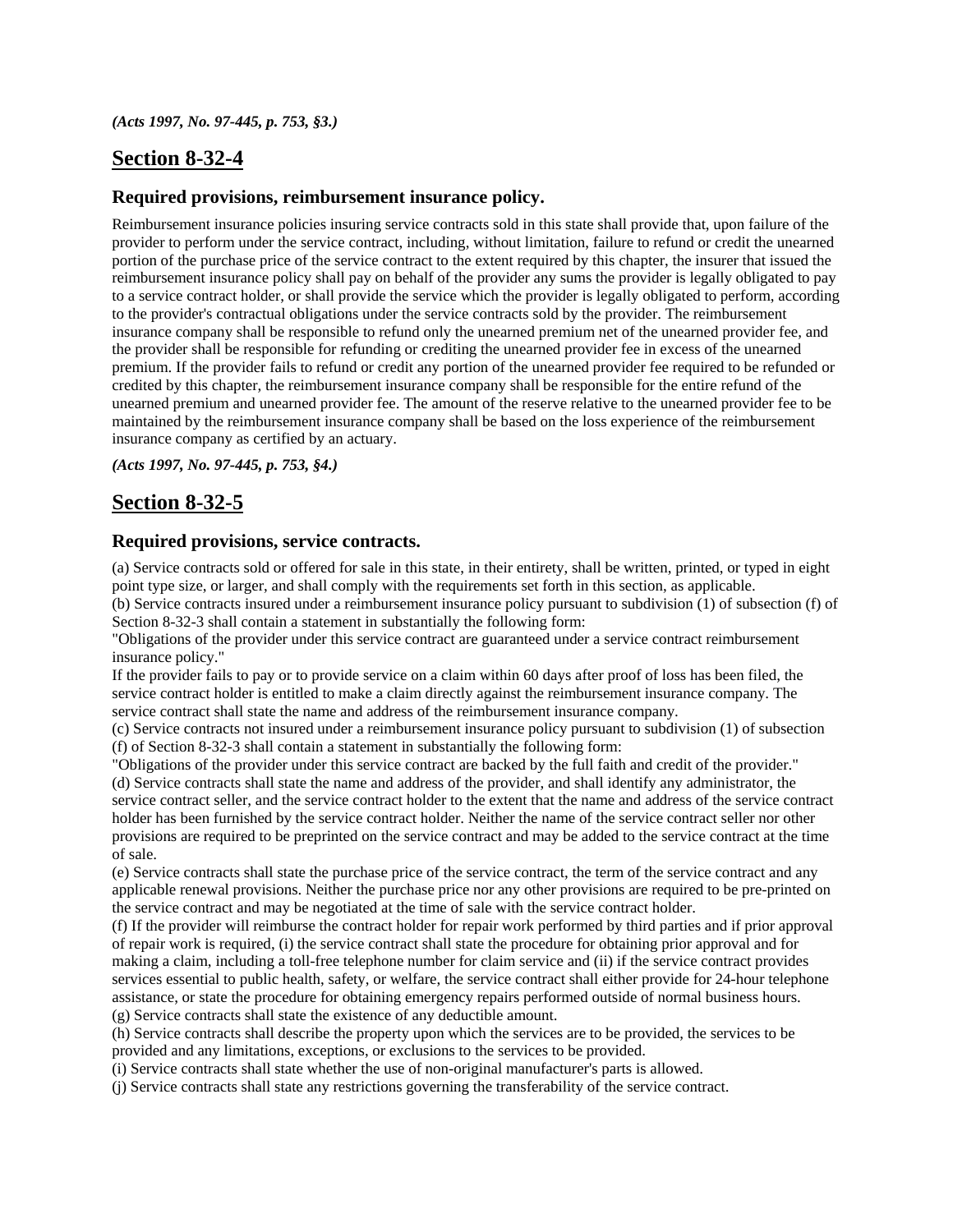(k) Service contracts shall state the terms, restrictions, or conditions governing cancellation of the service contract prior to the termination or expiration date of the service contract by either the provider or by the service contract holder. The provider of the service contract shall mail a written notice to the service contract holder at the last known address of the service contract holder contained in the records of the provider at least five days prior to cancellation by the provider. Prior notice is not required if the reason for cancellation is nonpayment of the provider fee or a material misrepresentation by the service contract holder to the provider relating to the covered property or its use. The notice shall state the effective date of the cancellation and the reason for the cancellation.

(l) Service contracts shall set forth the obligations and duties of the service contract holder relating to the property covered by the service contract.

(m) Service contracts shall state whether or not the service contract provides for or excludes consequential damages or preexisting conditions, to the extent applicable.

(n) Service contracts may contain other provisions as determined by the provider.

*(Acts 1997, No. 97-445, p. 753, §5.)*

### **Section 8-32-6**

#### **Prohibited acts.**

(a) A provider shall not use in its name the words insurance, casualty, surety, mutual, or any other words descriptive of the insurance, casualty, or surety business; or a name deceptively similar to the name or description of any insurance or surety corporation, or to the name of any other provider. The word "guaranty" or similar word may be used by a provider. This section shall not apply to a company that was using any of the prohibited language in its name prior to August 1, 1997. However, a company using the prohibited language in its name shall include in its service contracts a statement in substantially the following form: "This agreement is not an insurance contract." (b) A person, such as a bank, savings and loan association, lending institution, manufacturer, or seller of any product, shall not require the purchase of a service contract as a condition of a loan or a condition for the sale of any property.

*(Acts 1997, No. 97-445, p. 753, §6.)*

### **Section 8-32-7**

#### **Record keeping requirements.**

(a)(1) The provider shall keep accurate accounts, books, and records concerning transactions regulated under this chapter.

(2) The provider's accounts, books, and records shall include the following:

a. Copies of each type of service contract sold.

b. The name and address of each service contract holder to the extent that the name and address have been furnished by the service contract holder.

c. A list of the locations where service contracts are marketed, sold, or offered for sale.

d. Recorded claims files which shall contain at least the dates, amounts, and description of all receipts, claims, and expenditures related to the service contracts.

(3) The provider shall retain all records required to be maintained by this subsection (a) for at least three years after the specified period of coverage has expired.

(4) The records required under this chapter may be, but are not required to be, maintained on a computer disk or other record keeping technology. If the records are maintained in other than hard copy, the records shall be capable of duplication to legible hard copy at the request of the commissioner.

(b) A provider discontinuing business in this state shall maintain its records until it furnishes the commissioner satisfactory proof that it has discharged all obligations to service contract holders in this state.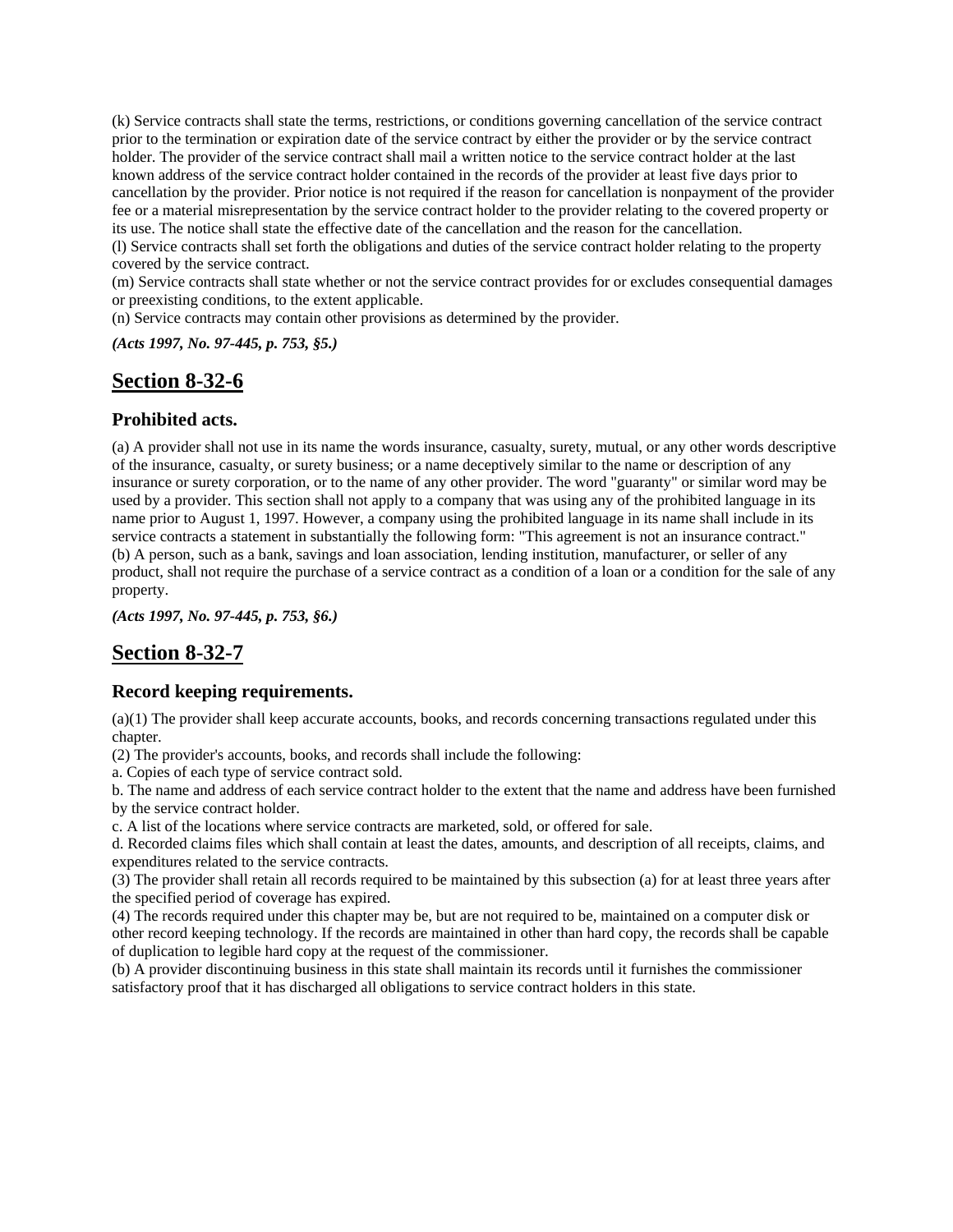*(Acts 1997, No. 97-445, p. 753, §7.)*

## **Section 8-32-8**

#### **Cancellation of reimbursement insurance policy.**

To the extent applicable, an insurer that issued a reimbursement insurance policy shall not terminate the policy until a notice of termination in accordance with Chapter 40 of Title 27 has been mailed or delivered to the commissioner. The termination of a reimbursement insurance policy shall not reduce the issuer's responsibility for service contracts sold by providers which it insured prior to the date of the termination.

*(Acts 1997, No. 97-445, p. 753, §8.)*

### **Section 8-32-9**

#### **Obligation of reimbursement insurance policy insurers.**

(a) Where reimbursement insurance is applicable, providers are considered to be the agent of the insurer which issued the reimbursement insurance policy solely for purposes of obligating the insurers to service contract holders in accordance with the service contract and this chapter. In cases where a provider is acting as an administrator and enlists other providers, the provider acting as the administrator shall notify the insurer of the existence and identities of the other providers.

(b) This chapter shall not prevent or limit the right of an insurer which issued a reimbursement insurance policy to seek indemnification or subrogation against a provider if the insurer pays or is obligated to pay the service contract holder sums that the provider was obligated to pay pursuant to the provisions of the service contract.

*(Acts 1997, No. 97-445, p. 753, §9.)*

### **Section 8-32-10**

#### **Enforcement provisions.**

(a) The commissioner may conduct investigations or examinations of providers, administrators, insurers, or other persons to enforce this chapter and protect service contract holders in this state. Upon request of the commissioner, the provider shall make all accounts, books, and records concerning service contracts sold in this state by the provider available to the commissioner which are necessary to enable the commissioner to reasonably determine compliance or noncompliance with this chapter.

(b) Providers, administrators, or insurers being examined shall pay to the commissioner the travel expense to and from such examination, a living expense allowance at reasonable rates customary for the examination in the state where the examination takes place and as established or adopted by regulation of the commissioner, and the compensation of the examiners making the examination, upon presentation by the commissioner of a detailed account of the allowances and expenses. The account may be presented periodically during the course of the examination or at the termination of the examination, as the commissioner deems proper. All payments collected by the commissioner shall be paid into the special fund provided by Section 8-32-3(c) and used to pay the cost of the examination of providers.

(c) The commissioner may take action which is necessary or appropriate to enforce this chapter and the commissioner's regulations and orders, and to protect service contract holders in this state.

(d) If a provider has violated this chapter or the commissioner's regulations or orders, the commissioner may issue an order directed to that provider (i) to cease and desist from committing violations of this chapter or the commissioner's regulations or orders; (ii) prohibiting that provider from selling or offering for sale service contracts in violation of this chapter; or (iii) imposing a civil penalty on that provider; or (iv) any combination of the foregoing, as applicable.

(1) A person aggrieved by an order issued under this subsection (d) may request a hearing before the commissioner. The hearing request shall be filed with the commissioner within 20 days of the date the commissioner's order is effective.

(2) If a hearing is requested, pending the hearing and the decision by the commissioner, the effective date of the order automatically shall be suspended until completion of the hearing and final decision of the commissioner.